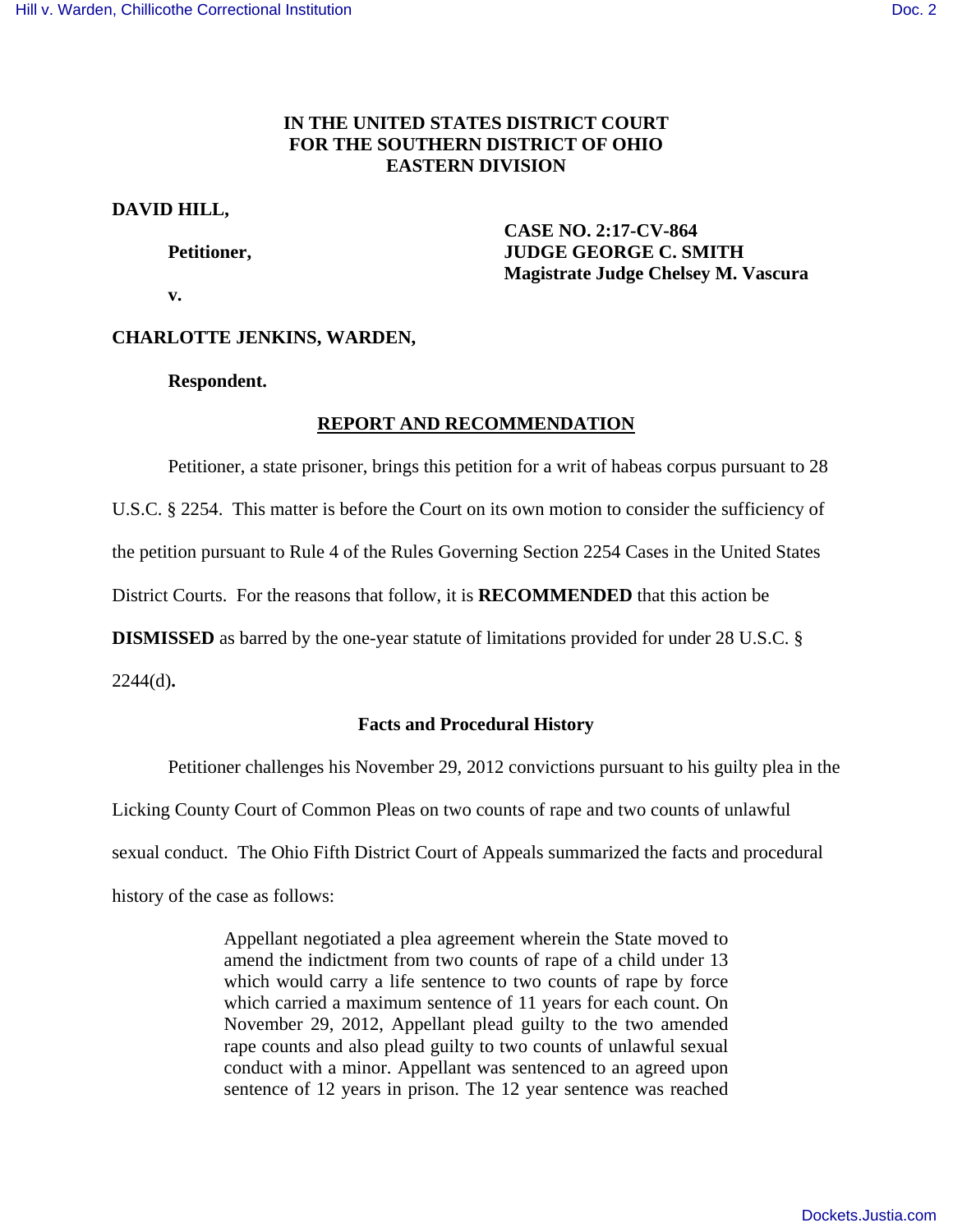by imposing a four year sentence on each rape count to run concurrent with each other. In addition, four years on each unlawful sexual conduct count consecutive to each other and consecutive to the rape count for a total sentence of 12 years.

Appellant did not appeal his initial conviction and sentence. Rather, approximately two years lately, Appellant filed a "Motion to Re–Sentence" based upon Appellant's contention the trial court lacked any evidence to support findings sufficient to impose consecutive sentences. The trial court denied the motion, and Appellant has appealed.

Counsel for Appellant has filed a Motion to Withdraw and a brief pursuant to *Anders v. California* (1967), 386 U.S. 738, rehearing den. (1967), 388 U.S. 924, indicating that the within appeal was wholly frivolous and setting forth one proposed Assignments of Error. Appellant has also raised assignments of error pro se.

In *Anders,* the United States Supreme Court held if, after a conscientious examination of the record, a defendant's counsel concludes the case is wholly frivolous, then he should so advise the court and request permission to withdraw. *Id*. at 744. Counsel must accompany his request with a brief identifying anything in the record that could arguably support his client's appeal. *Id*. Counsel also must: (1) furnish his client with a copy of the brief and request to withdraw; and, (2) allow his client sufficient time to raise any matters that the client chooses. *Id*. Once the defendant's counsel satisfies these requirements, the appellate court must fully examine the proceedings below to determine if any arguably meritorious issues exist. If the appellate court also determines that the appeal is wholly frivolous, it may grant counsel's request to withdraw and dismiss the appeal without violating constitutional requirements, or may proceed to a decision on the merits if state law so requires. *Id.* 

Counsel in this matter has followed the procedure in Anders v. *California* (1967), 386 U.S. 738.

#### POTENTIAL ASSIGNMENTS OF ERROR

### ASSIGNMENT OF ERROR FROM COUNSEL

I.

"THE TRIAL COURT ERRED BY DENYING APPELLANT'S MOTION FOR RESENTENCING TO ADDRESS AN ERROR IN IMPOSING CONSECUTIVE SENTENCES."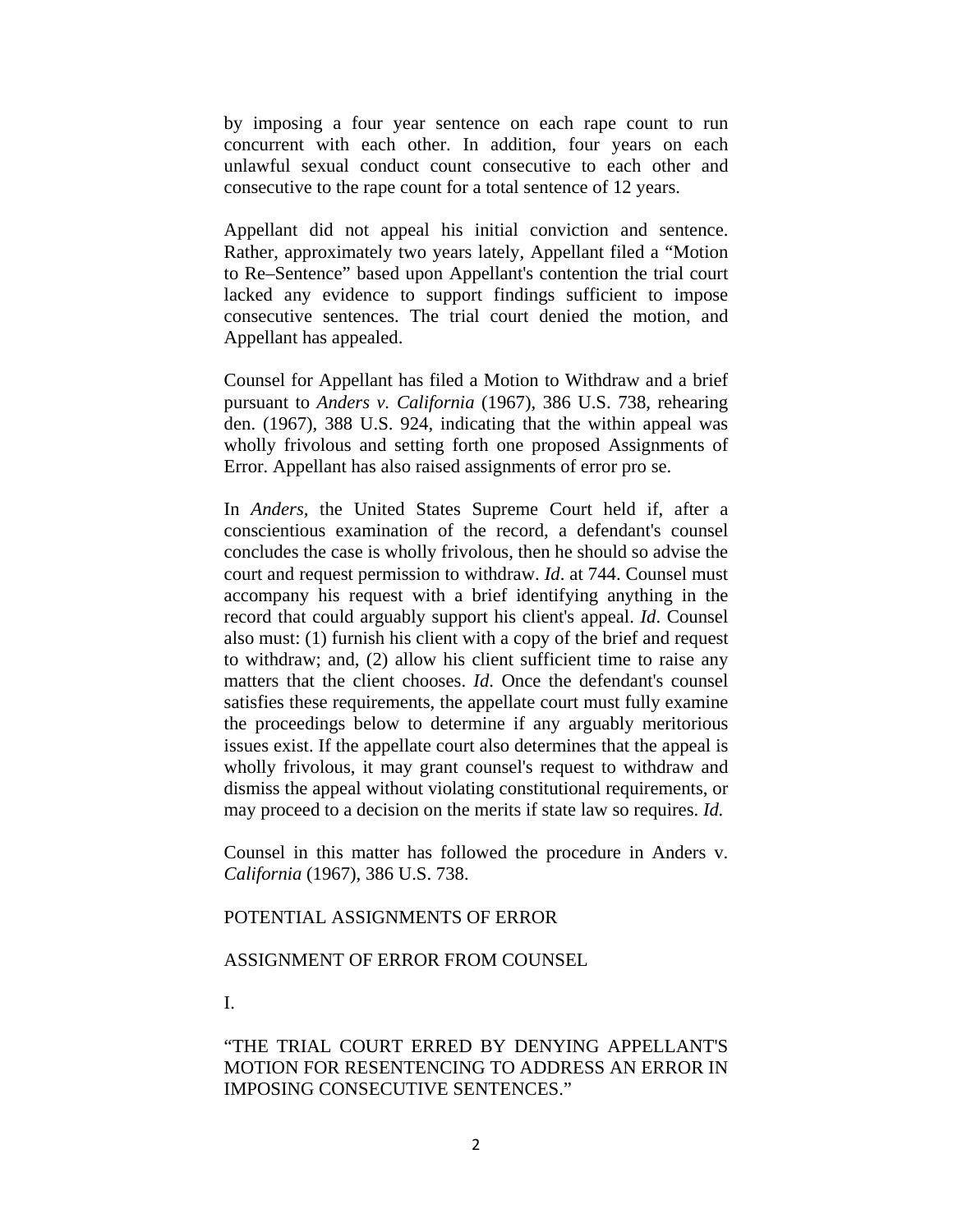## ASSIGNMENTS OF ERROR FROM APPELLANT PRO SE II.

"THE TRIAL COURT COUNSEL WAS INEFFECTIVE WHEN HE FAILED TO ADDRESS THE CONSECUTIVE SENTENCES DURING SENTENCING."

III.

"THE TRIAL COURT COUNSEL WAS INEFFECTIVE WHEN HE FAILED TO FILE A NOTICE OF APPEAL FOR HIS CLIENT WITHIN 30 DAYS OF HIS CLIENT BEING SENTENCED."

*State v. Hill*, No. 15-CA-13, 2016 WL 1176036, at \*1-2 (Ohio App. 5th Dist. Mar. 17, 2016). On March 17, 2016, the appellate court affirmed the judgment of the trial court, denying Petitioner's claims as barred under Ohio's doctrine of *res judicata*, and for failure to file a motion for a delayed appeal. *Id*. On October 26, 2016, the Ohio Supreme Court declined to accept jurisdiction of the appeal. *State v. Hill,* 147 Ohio St.3d 1412 (Ohio 2016).

 On October 2, 2017, Petitioner filed this petition for a writ of habeas corpus pursuant to 28 U.S.C. § 2254. He asserts that the trial court erred by denying the motion for re-sentencing to address an error in the imposition of consecutive sentences (claim one); that he was denied the effective assistance of trial counsel based on his attorney's failure to object to imposition of consecutive terms of incarceration (claim two); that he was denied the effective assistance of counsel because his attorney failed to file a timely notice of appeal (claim three); and that he was denied his 5th and 14th Amendment right to "adjudicate for the first time in a post-conviction proceeding the claim that he received incompetent counsel" (claim four).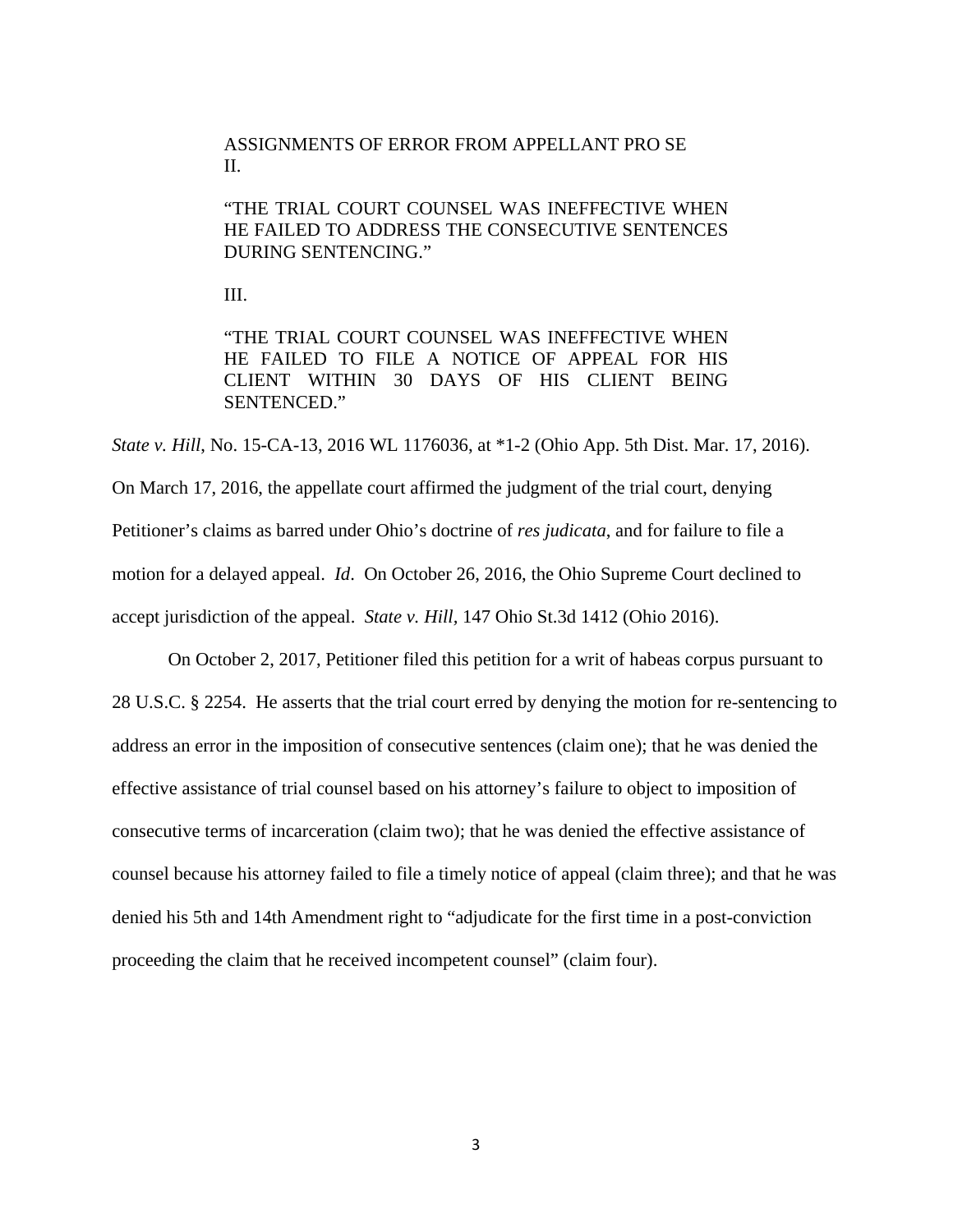### **Statute of Limitations**

The Antiterrorism and Effective Death Penalty Act of 1996 (AEDPA), which became

effective on April 24, 1996, imposes a one-year statute of limitations on the filing of habeas

corpus petitions. 28 U.S.C. § 2244(d). The statute provides as follows:

(d) (1) A 1–year period of limitation shall apply to an application for a writ of habeas corpus by a person in custody pursuant to the judgment of a State court. The limitation period shall run from the latest of—

(A) the date on which the judgment became final by the conclusion of direct review or the expiration of the time for seeking such review;

(B) the date on which the impediment to filing an application created by State action in violation of the Constitution or laws of the United States is removed, if the applicant was prevented from filing by such State action;

(C) the date on which the constitutional right asserted was initially recognized by the Supreme Court, if the right has been newly recognized by the Supreme Court and made retroactively applicable to cases on collateral review; or

(D) the date on which the factual predicate of the claim or claims presented could have been discovered through the exercise of due diligence.

(2) The time during which a properly filed application for State postconviction or other collateral review with respect to the pertinent judgment or claim is pending shall not be counted toward any period of limitation under this subsection.

Applying the language of  $\S 2244(d)(1)(A)$ , Petitioner's conviction became final on

December 30, 2012, thirty days after Petitioner's November 29, 2012, entry of sentence, when

the time period expired to file a timely appeal. *See Watkins v. Dayton Corr. Inst*., No. 2:16-cv-

501, 2016 WL 3855206, at \*2 (S.D. Ohio July 15, 2016) (citing *Worthy v. Warden*, No. 2:12-cv-

652, 2013 WL 4458798, at \*2 (S.D. Ohio Aug. 19, 2013) (citing *Searcy v. Carter*, 246 F.3d 515,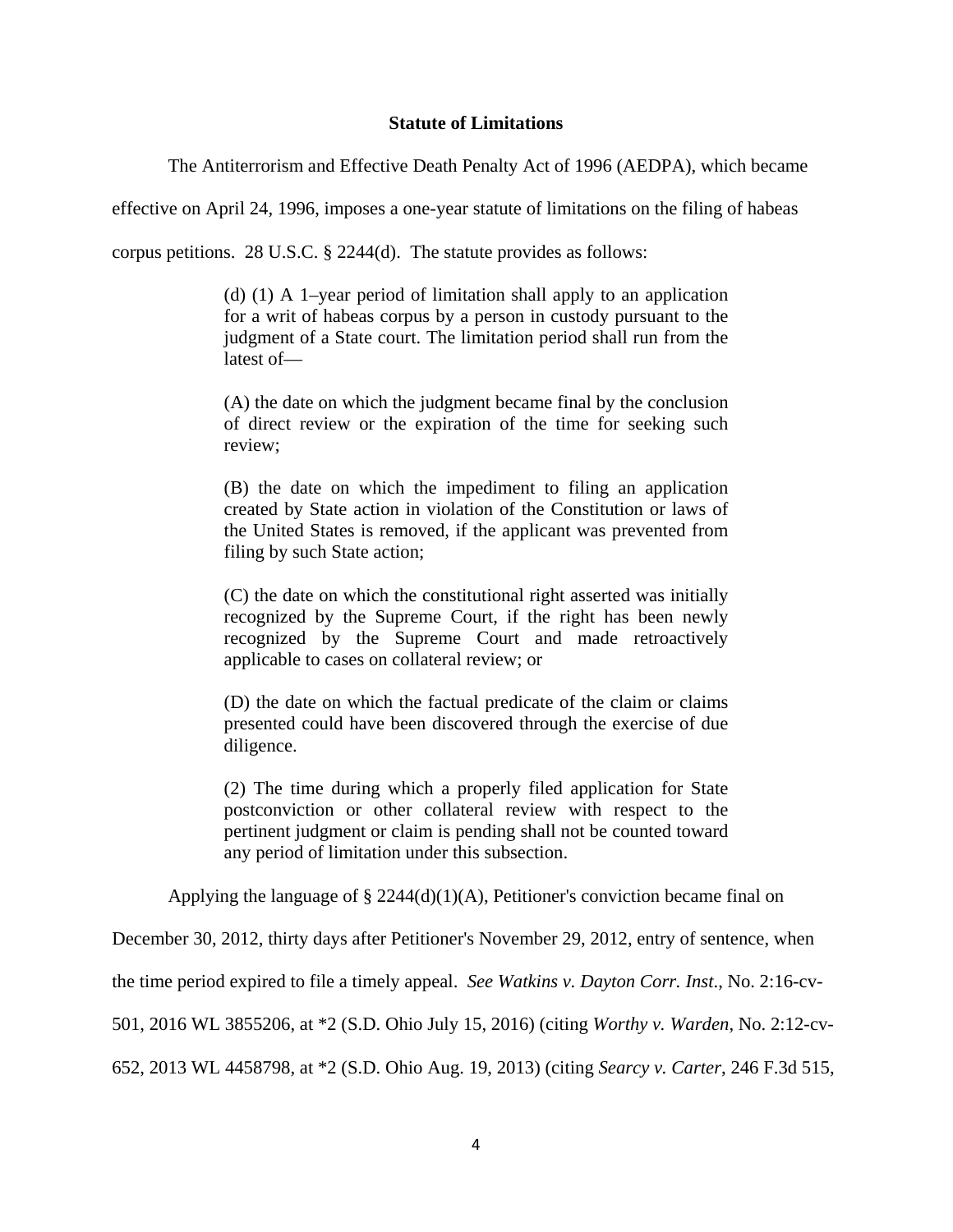518–19 (6th Cir. 2001)); *Marcum v. Lazarof*, 301 F.3d 480, 481 (6th Cir. 2002); Ohio App.R. 4(A)). The statute of limitations expired one year later, in December 2013. Petitioner, however, waited more than three years and eight months, until September 2017, before executing this habeas corpus petition. (ECF No. 1, PageID# 16.) Petitioner's December 8, 2014 motion for resentencing did not toll or otherwise affect the running of the statute of limitations because the statute of limitations had already expired prior to the filing of that motion. "State collateral actions filed after the statute of limitations has expired do not toll the running of the statute of limitations under 28 U.S.C. 2244(d)(2)." *Vroman v. Brigano*, 346 F.3d 598, 602 (6th Cir. 2003) ("The tolling provision does not . . . 'revive' the limitations period (i.e., restart the clock at zero); it can only serve to pause a clock that has not yet fully run. Once the limitations period is expired, collateral petitions can no longer serve to avoid a statute of limitations."). Further, the record fails to reflect that equitable tolling of the statute of limitations is appropriate. *See Holland v. Florida*, 560 U.S. 631, 649 (2010) ("A 'petitioner' is 'entitled to equitable tolling' if he shows '(1) that he has been pursuing his rights diligently, and (2) that some extraordinary circumstances stood in his way' and prevented timely filing" (quoting *Pace v. DiGuglielmo*, 544 U.S. 408, 418 (2005)).

## **Recommended Disposition**

For the reasons set forth above, it is **RECOMMENDED** that this action be **DISMISSED** as barred by the one-year statute of limitations.

#### **Procedure on Objections**

If any party objects to this *Report and Recommendation*, that party may, within fourteen days of the date of this Report, file and serve on all parties written objections to those specific proposed findings or recommendations to which objection is made, together with supporting